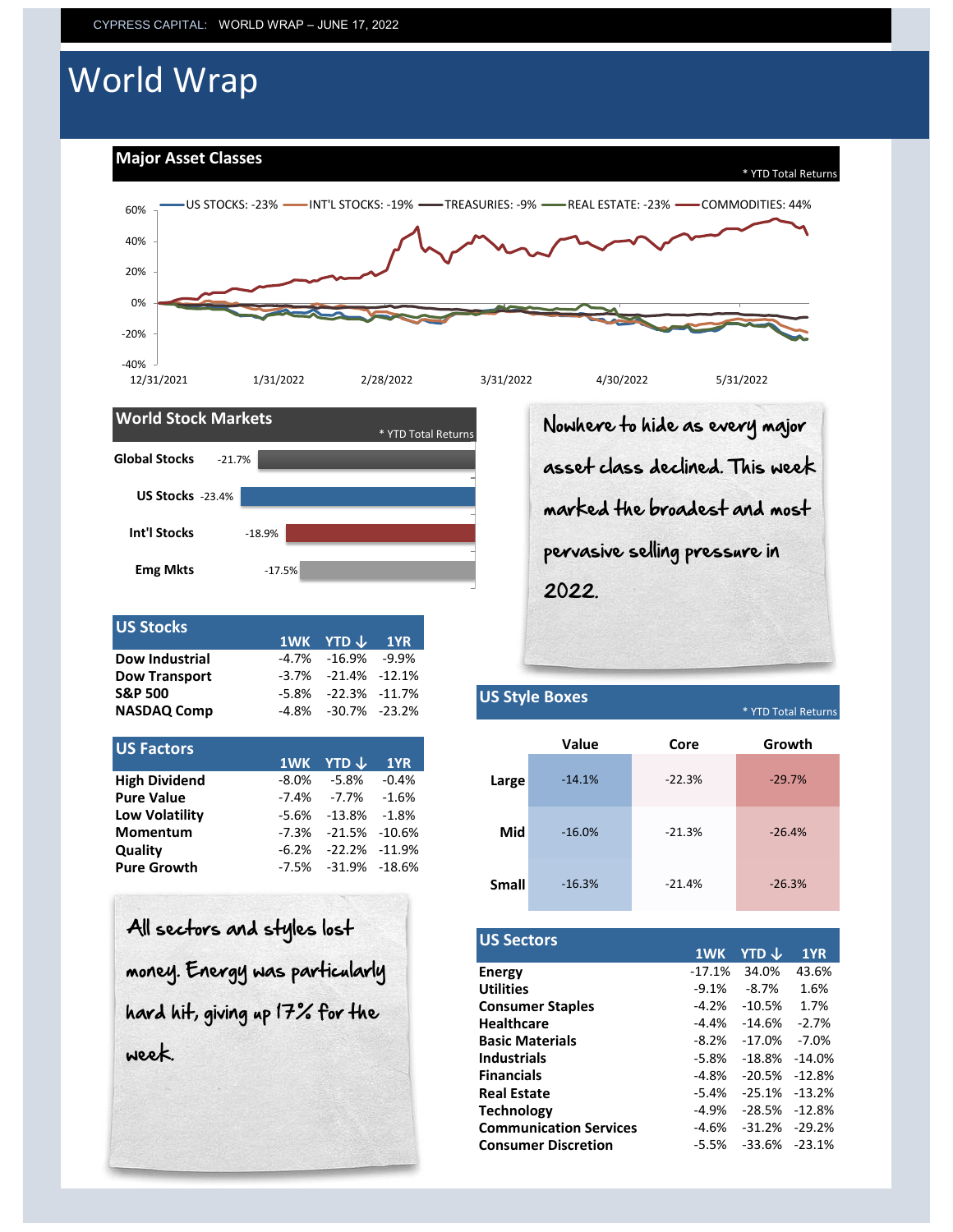| <b>International Stocks</b> |                              |  |
|-----------------------------|------------------------------|--|
|                             | $1$ WK YTD $\downarrow$ 1YR  |  |
| <b>Emerging Mkts</b>        | $-4.7\%$ $-17.5\%$ $-24.3\%$ |  |
| <b>Frontier Mkts</b>        | $-4.1\% -20.2\% -15.5\%$     |  |
| <b>Developed Mkts</b>       | $-5.7\%$ $-20.3\%$ $-19.9\%$ |  |

# Equities fell in all 44 of the

countries that we follow.

| <b>REIT Sectors</b> |                               |  |
|---------------------|-------------------------------|--|
|                     | 1WK YTD $\downarrow$ 1YR      |  |
| Retail              | $0.0\%$ -22.7% -11.9%         |  |
| <b>Residential</b>  | $-3.5\%$ $-23.5\%$ $-6.1\%$   |  |
| <b>Mortgage</b>     | $-13.0\%$ $-25.4\%$ $-27.5\%$ |  |



# **Key Commodities**

|                    | 1WK      | <b>YTD</b> $\downarrow$ | 1YR      |
|--------------------|----------|-------------------------|----------|
| <b>Natural Gas</b> | $-22.1%$ | 94.5%                   | 112.2%   |
| Crude Oil - WTI    | $-8.5%$  | 58.1%                   | 75.0%    |
| Gold               | $-1.8%$  | 0.2%                    | 2.9%     |
| Copper             | $-5.1%$  | $-7.5%$                 | $-2.9%$  |
| <b>Silver</b>      | $-1.5%$  | $-7.8%$                 | $-17.1%$ |
| Lumber             | 0.5%     | $-36.0%$                | $-14.8%$ |
| <b>Bitcoin</b>     | $-29.3%$ | $-55.5%$                | $-45.3%$ |

| <b>US Economy</b>        |              |                    |       |
|--------------------------|--------------|--------------------|-------|
|                          |              | Level Pd Annl 1YR  |       |
| <b>US Nominal GDP</b>    | 24.4 T 6.51  |                    | 10.65 |
| <b>US Real GDP</b>       |              | 19.7 T - 1.51 3.55 |       |
| <b>CPI Inflation</b>     | 291.47 12.33 |                    | 8.52  |
| <b>Initial Claims</b>    |              | 229K 216K (4wma)   |       |
| <b>Unemployment Rate</b> | $3.6$ pct    |                    |       |
| <b>Fed Funds Rate</b>    | 0.77%        |                    |       |

| <b>International Stocks</b>             |                              | <b>World Regions</b>    |          |                              |           |
|-----------------------------------------|------------------------------|-------------------------|----------|------------------------------|-----------|
|                                         | $1$ WK YTD $\sqrt{ }$ 1YR    |                         |          | 1WK YTD $\downarrow$         | 1YR       |
| <b>Emerging Mkts</b>                    | $-4.7\%$ $-17.5\%$ $-24.3\%$ | <b>Middle East</b>      | -4.8%    | 4.5%                         | 16.7%     |
| <b>Frontier Mkts</b>                    | $-4.1\%$ $-20.2\%$ $-15.5\%$ | <b>Latin America</b>    | -6.6%    | $2.1\%$                      | $-13.1\%$ |
| <b>Developed Mkts</b>                   | $-5.7\%$ $-20.3\%$ $-19.9\%$ | <b>Africa</b>           |          | $-5.1\%$ $-14.9\%$ $-13.9\%$ |           |
|                                         |                              | Asia                    | $-5.2\%$ | -18.4% -23.6%                |           |
| $F_{\alpha}$ iliza Addie all $AA$ Allia |                              | <b>Developed Europe</b> |          | $-5.2\%$ $-21.3\%$ $-19.7\%$ |           |

**US** -5.8% -23.4% -13.7% **Emerging Europe**  $-3.8\%$   $-83.4\%$   $-83.4\%$ 

#### **Best & Worst Countries**

| <b>Chile</b>              | $-7.2%$  | 20.6%                        | 1.7%     |
|---------------------------|----------|------------------------------|----------|
| Colombia                  | $-8.0\%$ | 15.7%                        | 24.9%    |
| <b>Nigeria</b>            | $-2.7%$  | 11.2%                        | 16.2%    |
| <b>Brazil</b>             | -7.8%    | 5.5%                         | $-21.1%$ |
| Indonesia                 | $-3.0%$  | 2.8%                         | 14.2%    |
| <b>Median Country Rtn</b> | $-5.3%$  | $-16.7\%$ $-17.6\%$          |          |
| <b>Ireland</b>            |          | $-5.1\% -33.4\% -32.5\%$     |          |
| Portugal                  |          | $-5.0\%$ $-34.9\%$ $-35.4\%$ |          |
| <b>Netherlands</b>        | -7.2%    | $-35.1\% -31.4\%$            |          |
| Egypt                     |          | -4.7% -35.7% -17.6%          |          |
| <b>Russia</b>             | 2.9%     | $-100.0\% -100.0\%$          |          |
|                           |          |                              |          |

|                          |         | 1WK YTD $\downarrow$          | $\sqrt{1YR}$        |
|--------------------------|---------|-------------------------------|---------------------|
| Retail                   | $0.0\%$ | -22.7%                        | $-11.9\%$           |
| <b>Residential</b>       | -3.5%   | $-23.5%$                      | -6.1%               |
| Mortgage                 |         | $-13.0\%$ $-25.4\%$ $-27.5\%$ |                     |
|                          |         |                               |                     |
| <b>Commodity Sectors</b> |         |                               |                     |
|                          |         |                               | * YTD Total Returns |
|                          |         |                               |                     |

| <b>US Treasuries</b>         |       |         |                          |         |
|------------------------------|-------|---------|--------------------------|---------|
|                              |       |         | 1WK YTD $\downarrow$     | 1YR     |
| 90 Day                       | 1.58% | 0.0%    | 0.0%                     | 0.0%    |
| 5 Year                       | 3.36% | $-0.3%$ | -8.4%                    | $-9.3%$ |
| 10 Year                      | 3.24% |         | $-0.5\% -13.2\% -12.3\%$ |         |
| 30 Year                      | 3.29% | -1.4%   | -24.9% -20.6%            |         |
| <b>US Dollar Index (DXY)</b> |       | 0.5%    | 9.1% 13.9%               |         |

Lumber and the US Dollar both climbed 0.5%. Those were literally the only two assets with prices that had positive 1wk returns in World Wrap.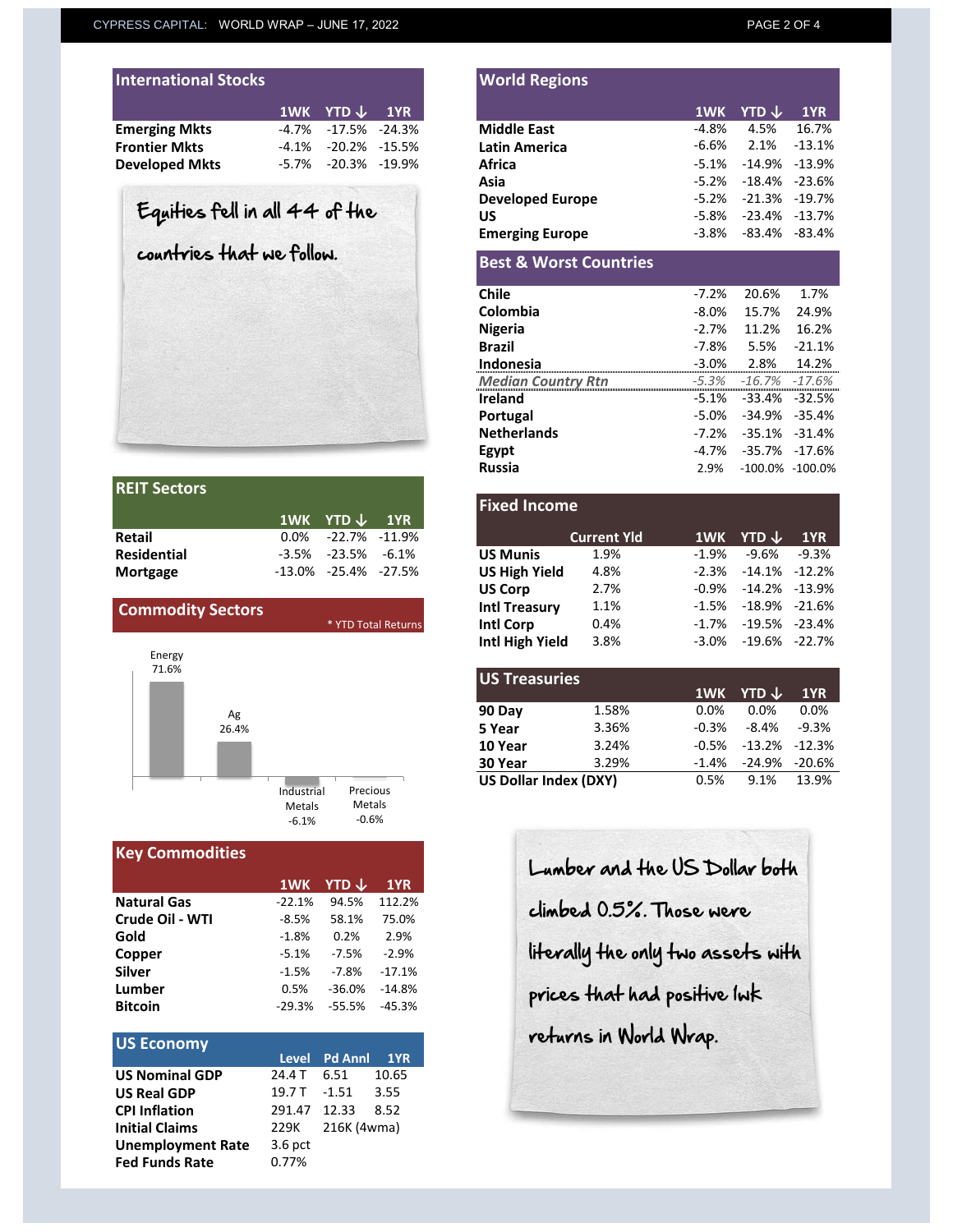## **Periodic Table of Investment Returns**

|        | <b>Periodic Table: Major Asset Classes</b> |                   |                    |                    |                    |                    |                     |
|--------|--------------------------------------------|-------------------|--------------------|--------------------|--------------------|--------------------|---------------------|
| Rnk Yr | 2016                                       | 2017              | 2018               | 2019               | 2020               | 2021               | 2022                |
|        | <b>US: 11.6</b>                            | Intl: 27.8        | <b>Treas: 1.0</b>  | <b>US: 31.6</b>    | <b>US: 21.4</b>    | <b>REITs: 43.1</b> | <b>Cmdty: 44.2</b>  |
| ا 2    | <b>Cmdty: 11.4</b>                         | <b>US: 21.9</b>   | <b>REITS: -3.8</b> | <b>REITs: 24.5</b> | Intl: 11.1         | <b>Cmdty: 40.4</b> | Avg: -6.1           |
| 3I     | <b>REITS: 8.5</b>                          | Avg: 12.4         | $US: -4.5$         | Intl: 22.1         | <b>Treas: 7.1</b>  | <b>US: 27.0</b>    | <b>Treas: -9.1</b>  |
|        | Avg: 7.4                                   | Cmdty: 5.8        | Avg: -7.0          | Avg: 20.4          | Avg: 1.7           | Avg: 23.3          | Intl: -18.9         |
| 5 I    | Intl: 5.0                                  | <b>REITS: 4.3</b> | Intl: -13.8        | <b>Cmdty: 17.6</b> | <b>REITS: -7.5</b> | Intl: 8.3          | <b>REITs: -23.2</b> |
| 31     | Treas: 0.6                                 | Treas: 2.1        | Cmdty: -13.8       | Treas: 6.2         | Cmdty: -23.7       | <b>Treas: -2.1</b> | <b>US: -23.4</b>    |

|                | <b>Periodic Table: Style Boxes</b> |                      |                |                      |                     |               |                       |
|----------------|------------------------------------|----------------------|----------------|----------------------|---------------------|---------------|-----------------------|
| <b>Rnk\Yr</b>  | 2016                               | 2017                 | 2018           | 2019                 | 2020                | 2021          | 2022                  |
|                | <b>Sml Val: 31.3</b>               | Lg Gr: 27.4          | Lg Gr: $0.0$   | Lg Val: 31.9         | Lg Gr: 33.5         | Lg Gr: 32.0   | Lg Val: -14.1         |
| $\overline{2}$ | Sml: 26.6                          | Lq: 21.8             | Sml Gr: -4.1   | Lq: 31.5             | Mid Gr: 22.8        | Sml Val: 31.0 | Mid Val: -16.0        |
|                | Mid Val: 26.5                      | Mid Gr: 19.9         | Lg: $-4.4$     | Lg Gr: 31.1          | Sml Gr: 19.6        | Mid Val: 30.7 | <b>Sml Val: -16.3</b> |
| 4 I            | <b>Sml Gr: 22.2</b>                | Avg: 17.0            | Avg: -8.0      | Avg: 26.8            | Lg: $18.4$          | Lg: 28.7      | Mid: -21.3            |
| 5              | Mid: 20.7                          | Mid: 16.2            | Sml: -8.5      | Mid Gr: 26.3         | Avg: 14.1           | Sml: 26.8     | Sml: -21.4            |
| 6              | Avg: 19.8                          | Lg Val: 15.4         | Lg Val: -9.0   | Mid: 26.2            | Mid: 13.7           | Avg: 26.7     | Avg: -21.5            |
|                | Lg Val: 17.4                       | <b>Sml Gr: 14.8</b>  | Mid Gr: -10.3  | Mid Val: 26.1        | Sml: 11.3           | Lg Val: 24.9  | Lg: $-22.3$           |
| 81             | Mid Gr: 14.8                       | Sml: 13.2            | Mid: -11.1     | <b>Sml Val: 24.5</b> | <b>Mid Val: 3.7</b> | Mid: 24.8     | Sml Gr: -26.3         |
| 9 I            | Lg: $12.0$                         | Mid Val: 12.3        | Mid Val: -11.9 | Sml: 22.8            | <b>Sml Val: 2.5</b> | Sml Gr: 22.6  | Mid Gr: -26.4         |
| 10 I           | Lg Gr: 6.9                         | <b>Sml Val: 11.5</b> | Sml Val: -12.6 | <b>Sml Gr: 21.1</b>  | Lg Val: 1.4         | Mid Gr: 18.9  | Lg Gr: -29.7          |

| <b>Periodic Table: Sectors</b><br><b>YTD</b> |                     |                     |                      |                     |                     |                     |                       |
|----------------------------------------------|---------------------|---------------------|----------------------|---------------------|---------------------|---------------------|-----------------------|
| Rnk Yr                                       | 2016                | 2017                | 2018                 | 2019                | 2020                | 2021                | 2022                  |
|                                              | Energy: 27.4        | Tech: 38.8          | Health: 6.5          | Tech: 50.3          | Tech: 43.9          | Energy: 54.6        | Energy: 34.0          |
| 2 I                                          | <b>Finls: 22.8</b>  | Mtrls: 23.8         | Util: 4.1            | <b>Finls: 32.1</b>  | <b>Discr: 33.3</b>  | <b>Finls: 35.0</b>  | Util: -8.7            |
| 3 I                                          | <b>Indus: 18.9</b>  | <b>Discr: 23.0</b>  | <b>Discr: 0.8</b>    | <b>Indus: 29.4</b>  | <b>Mtrls: 20.7</b>  | Tech: 34.5          | <b>Staples: -10.5</b> |
| 4 I                                          | <b>Mtrls: 16.7</b>  | <b>Finls: 22.2</b>  | Tech: -0.3           | Discr: 27.9         | <b>Health: 13.5</b> | Avg: 28.8           | Avg: -13.1            |
| 5 <sub>l</sub>                               | Util: 16.3          | <b>Health: 22.1</b> | Avg: $-6.3$          | Avg: 27.9           | <b>Indus: 11.1</b>  | Mtrls: 27.3         | Health: -14.6         |
| 6 I                                          | Tech: 13.9          | <b>Indus: 21.0</b>  | Staples: -8.4        | Staples: 27.6       | Avg: 10.9           | <b>Health: 26.1</b> | Mtrls: -17.0          |
|                                              | Avg: 13.8           | Avg: 19.5           | Finls: -13.0         | Util: 26.4          | Staples: 10.8       | <b>Discr: 24.4</b>  | <b>Indus: -18.8</b>   |
| 81                                           | <b>Discr: 6.0</b>   | Staples: 13.5       | <b>Indus: -13.3</b>  | Mtrls: 24.6         | Util: 0.5           | <b>Indus: 21.1</b>  | Finls: -20.5          |
| 9 I                                          | Staples: 5.4        | Util: 12.1          | Mtrls: -14.7         | <b>Health: 20.8</b> | <b>Finls: -1.7</b>  | Staples: 18.6       | Tech: -28.5           |
| 10 I                                         | <b>Health: -2.7</b> | Energy: -1.0        | <b>Energy: -18.1</b> | <b>Energy: 11.8</b> | Energy: -33.7       | Util: 17.7          | Discr: -33.6          |

| <b>Periodic Table: Fixed Income</b> |                   |                  |                       |                       |                   |                       | <b>YTD</b>             |
|-------------------------------------|-------------------|------------------|-----------------------|-----------------------|-------------------|-----------------------|------------------------|
| Rnk Yr                              | 2016              | 2017             | 2018                  | 2019                  | 2020              | 2021                  | 2022                   |
|                                     | High Yield: 13.4  | Emer Mkt: 10.3   | ST Treas: 1.5         | Corp: 17.4            | LT Treas: 18.2    | <b>TIPS: 5.7</b>      | ST Treas: -3.5         |
| 21                                  | Emer Mkt: 9.3     | LT Treas: 9.2    | <b>Muni: 0.9</b>      | <b>Emer Mkt: 15.5</b> | Corp: 11.0        | High Yield: 3.8       | Bank Loan: -5.3        |
| 3 I                                 | Bank Loan: 9.2    | Corp: 7.1        | <b>MBS: 0.8</b>       | LT Treas: 14.1        | <b>TIPS: 10.8</b> | Bank Loan: 2.3        | <b>TIPS: -8.4</b>      |
| 4 I                                 | Corp: 6.2         | High Yield: 6.1  | <b>Broad: -0.1</b>    | High Yield: 14.1      | Broad: 7.7        | <b>Muni: 1.0</b>      | Muni: -8.7             |
| 5 <sub>1</sub>                      | <b>TIPS: 4.7</b>  | <b>Muni: 4.7</b> | Bank Loan: -1.3       | Bank Loan: 10.0       | Emer Mkt: 5.4     | ST Treas: -0.7        | MBS: -10.4             |
| 6 <sup>1</sup>                      | <b>Broad: 2.5</b> | Broad: 3.6       | <b>TIPS: -1.4</b>     | Broad: 8.8            | <b>Muni: 5.1</b>  | <b>MBS: -1.4</b>      | Broad: -11.4           |
| 7 I                                 | <b>MBS: 1.3</b>   | <b>TIPS: 2.9</b> | LT Treas: $-1.6$      | <b>TIPS: 8.4</b>      | High Yield: 4.5   | Corp: -1.8            | High Yield: -13.3      |
| 8 I                                 | LT Treas: 1.2     | <b>MBS: 2.5</b>  | High Yield: -2.0      | <b>Muni: 7.1</b>      | MBS: 4.1          | <b>Broad: -1.9</b>    | Corp: -16.5            |
| 9 <sup>1</sup>                      | ST Treas: 0.8     | Bank Loan: 2.1   | Corp: -3.8            | <b>MBS: 6.2</b>       | ST Treas: 3.0     | <b>Emer Mkt: -2.2</b> | <b>Emer Mkt: -19.7</b> |
| 10 I                                | Muni: -0.2        | ST Treas: 0.3    | <b>Emer Mkt: -5.5</b> | ST Treas: 3.4         | Bank Loan: 1.3    | LT Treas: -4.6        | <b>LT Treas: -23.8</b> |